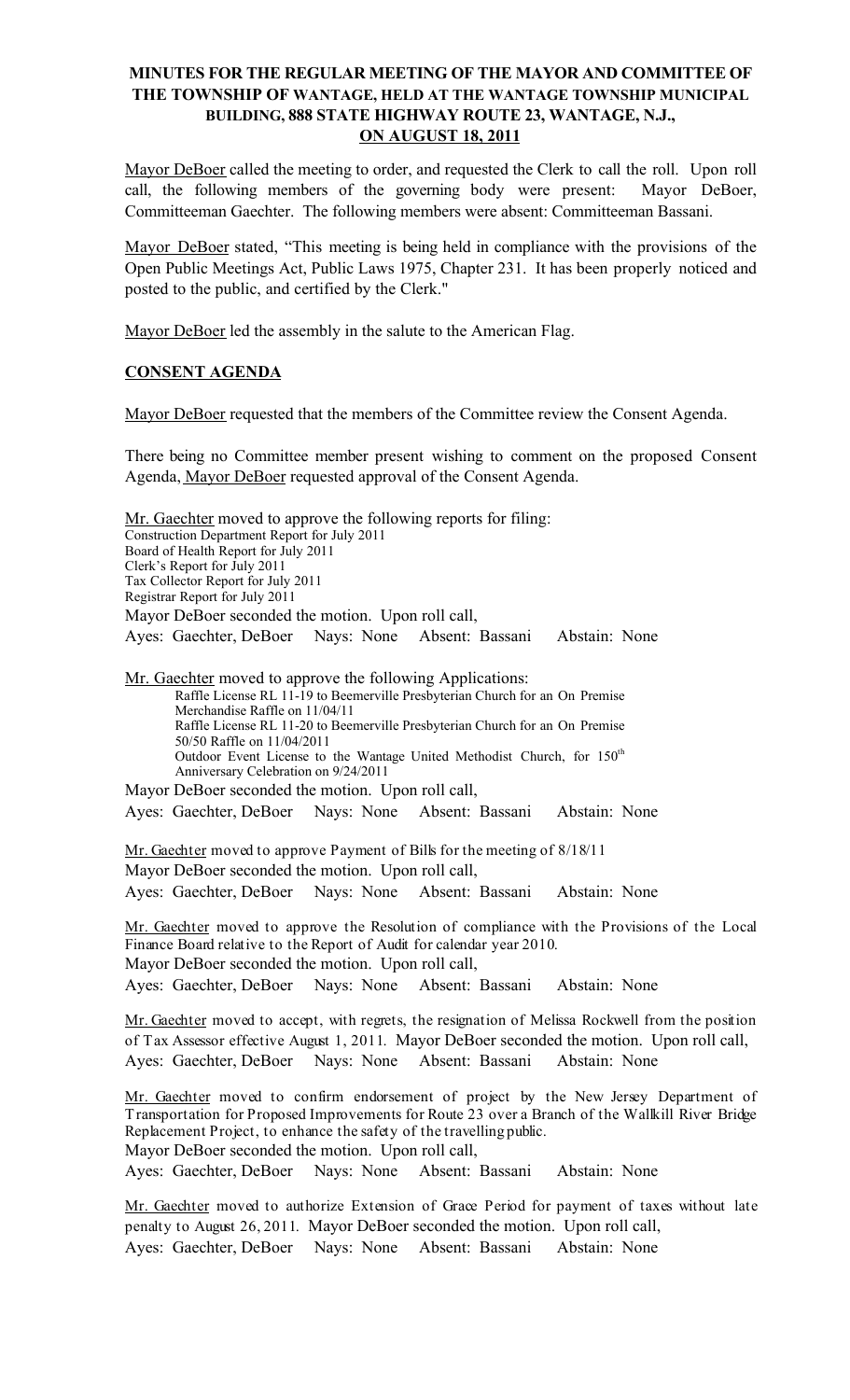## PAGETWO OFTHEMINUTES OF AUGUST18, 2011

#### CONSENT AGENDA, Continued

Mr. Gaechter moved to confirm endorsement for Wantage Township First Aid Squad to hold a Coin Toss at McCoy's Corner. Mayor DeBoer seconded the motion. Upon roll call, Ayes: Gaechter, DeBoer Nays: None Absent: Bassani Abstain: None

Mr. Gaechter moved to award the Bid to Bob Viersma & Sons in the amount of \$241,181.75 for the project entitled Improvements to Newton Avenue, Newman Road and County Route 639 Intersection. Certificate of Availability of funds is on file. Mayor DeBoer seconded the motion. Upon roll call,

Ayes: Gaechter, DeBoer Nays: None Absent: Bassani Abstain: None

Mr. Gaechter moved to approve refunds of LandUse applications feesto James Wynn in the amount of \$417.08 for application L-10-11, and to Ferguson Funeral Home in the amount of \$444.20 for application L-05-38. Mayor DeBoer seconded the motion. Upon roll call,

Ayes: Gaechter, DeBoer Nays: None Absent: Bassani Abstain: None

Mr. Gaechter moved to approve refunds of tax overpayments to G. Chris and Sung Anderson, in the amount of \$1,865.90 for Block 162 Lot 4.03 Q0076, and to Paulette and Richard Touw in the amount of \$40.47 for Block 130 Lot 6.08. Mayor DeBoer seconded the motion. Upon roll call, Ayes: Gaechter, DeBoer Nays: None Absent: Bassani Abstain: None

**PROCLAMATION:** Mayor DeBoer offered a **Proclamation** honoring the Wantage United Methodist Church on their  $150<sup>th</sup>$  Anniversary:

PROCLAMATION HONORING THE WANTAGE UNITED Methodist church ON THEIR 150<sup>TH</sup> ANNIVERSARY

WHEREAS, the Wantage United Methodist Church is celebrating its 150<sup>th</sup> Anniversary in Wantage Township; and

WHEREAS, through the years the church has faithfully served its congregants through the services of worship, baptisms, confirmations, affirmations, marriages, and memorials; and

WHEREAS, the Wantage United Methodist Church has built a strong congregation, proud of its heritage and commitment to the community;

NOW, THEREFORE, I, WILLIAM DEBOER, MAYOR OF THE TOWNSHIP OF WANTAGE, New Jersey, do hereby congratulate the Wantage United Methodist Church on their 150th Anniversary, and acknowledge the Church and its leadership for its dedicated service to the community.

#### Administrator's Report

Mr. Doherty reported that Mr. Bassani has expressed a desire to seek competitive quotations for the service of alarm monitoring at the Municipal Building and Dog Pound.

Upon review and consideration, the governing body expressed support for this action, as well as seeking competitive quotations for the Heating, Ventilation and Air conditioning monitoring and service contracts. By consensus, it was agreed that Mr. Doherty would present a scope of services for the consideration of the governing body at the September 8 meeting.

Mr. Doherty explained that due to time sensitive deadlines involving actions of the Tax Assessment office, it would be prudent for the governing body to consider appointing a consultant to fulfill the duties of a Certified Tax Assessor until the search for a permanent Tax Assessor is completed.

Mr. Gaechter moved to appoint Thomas DeKorte as a consultant fulfilling the duties of a Certified Tax Assessor on behalf of the Township of Wantage for the remainder of calendar year 2011, providing 2.5 hours of service per week at a rate of \$75 per hour. Mayor DeBoer seconded the motion. Upon roll call,

Ayes: Gaechter, DeBoer Nays: None Absent: Bassani Abstain: None

## **Township Committee Member Reports: None**

**OLD BUSINESS:** None